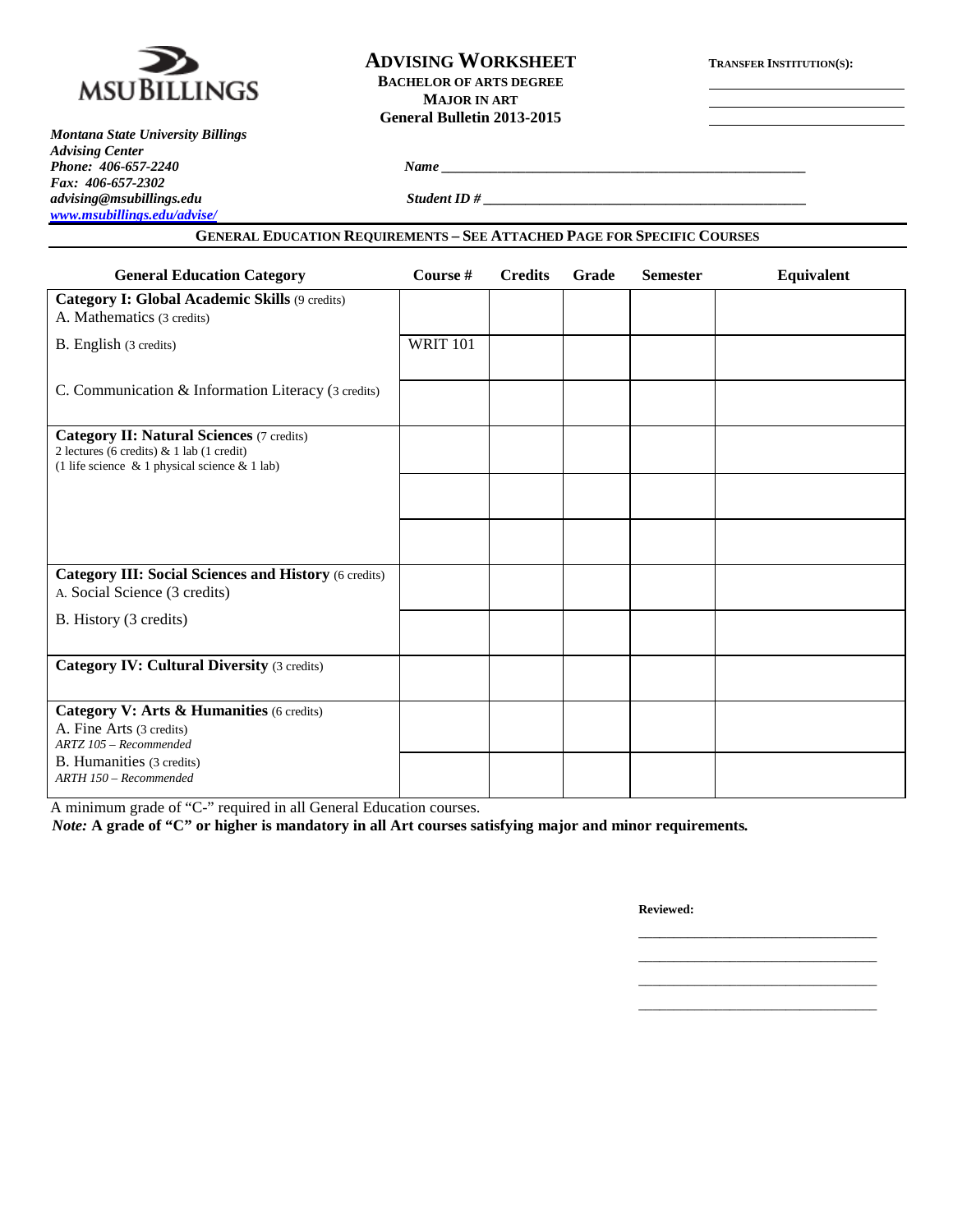# **GENERAL EDUCATION REQUIREMENTS**

|             |                                                                | <b>CATEGORY I: GLOBAL ACADEMIC SKILLS</b><br><b>9</b> credits  |   |  |  |  |
|-------------|----------------------------------------------------------------|----------------------------------------------------------------|---|--|--|--|
|             | Students are required to take one course from each subcategory |                                                                |   |  |  |  |
|             |                                                                | <b>Subcategory A - Mathematics</b><br>3 credits                |   |  |  |  |
| М           | 105                                                            | <b>Contemporary Mathematics</b>                                | 3 |  |  |  |
| М           | 114                                                            | <b>Extended Technical Mathematics</b>                          | 3 |  |  |  |
| M           | 121                                                            | College Algebra                                                | 3 |  |  |  |
| М           | 122                                                            | College Trigonometry                                           | 3 |  |  |  |
| M           | 131                                                            | Mathematics for Elementary Teachers II                         | 3 |  |  |  |
| М           | 143                                                            | <b>Finite Mathematics</b>                                      | 4 |  |  |  |
| М           | 171                                                            | Calculus I                                                     | 4 |  |  |  |
| <b>STAT</b> | 141                                                            | <b>Introduction to Statistical Concepts</b>                    | 3 |  |  |  |
| <b>STAT</b> | 216                                                            | <b>Introduction to Statistics</b>                              | 4 |  |  |  |
|             |                                                                | 3 credits<br>Subcategory B - English                           |   |  |  |  |
| <b>WRIT</b> | 101                                                            | College Writing I                                              | 3 |  |  |  |
| WRIT        | 121                                                            | Introduction to Technical Writing                              | 3 |  |  |  |
| WRIT        | 122                                                            | <b>Introduction to Business Writing</b>                        | 3 |  |  |  |
| WRIT        | 201                                                            | College Writing II                                             | 3 |  |  |  |
| <b>WRIT</b> | 220                                                            | Business & Professional Writing                                | 3 |  |  |  |
| WRIT        | 221                                                            | Intermediate Technical Writing                                 | 3 |  |  |  |
|             |                                                                | Subcategory C - Communication & Information Literacy 3 credits |   |  |  |  |
| <b>BMIS</b> | 150                                                            | Computer Literacy                                              | 3 |  |  |  |
| <b>COMX</b> | 111                                                            | Introduction to Public Speaking                                | 3 |  |  |  |
| <b>COMX</b> | 115                                                            | Introduction to Interpersonal Communication 3                  |   |  |  |  |
| LSCI        | 125                                                            | Research in the Information Age                                | 3 |  |  |  |

**CATEGORY II: NATURAL SCIENCES 6 cr. lecture & 1 cr. lab**

*Students are required to take one course from each subcategory and at least one corresponding lab or SCIN 101, 102, 103 & 104*

|             |     | <b>Subcategory A - Life Sciences</b>            | 3-4 credits                      |
|-------------|-----|-------------------------------------------------|----------------------------------|
| <b>BIOB</b> | 101 | Discover Biology                                | 3                                |
| <b>BIOB</b> | 102 | Discover Biology Lab                            | 1                                |
| <b>BIOB</b> | 160 | Principles of Living Systems                    | 3                                |
| <b>BIOB</b> | 161 | Principles of Living Systems Lab                | 1                                |
|             |     | <b>Subcategory B – Physical Sciences</b>        | 3-4 credits                      |
| ASTR        | 110 | Introduction to Astronomy                       | 3                                |
| ASTR        | 111 | Introduction to Astronomy Lab                   | 1                                |
| <b>CHMY</b> | 121 | Introduction to General Chemistry               | 3                                |
| <b>CHMY</b> | 122 | Introduction to General Chemistry Lab           | 1                                |
| <b>CHMY</b> | 141 | College Chemistry I                             | 3                                |
| <b>CHMY</b> | 142 | College Chemistry Laboratory I                  | $\mathbf{1}$                     |
| GEO         | 101 | <b>Introduction to Physical Geology</b>         | 3                                |
| GEO         | 102 | Introduction to Physical Geology Laboratory     | 1                                |
| <b>GPHY</b> | 111 | Introduction to Physical Geography              | 3                                |
| <b>GPHY</b> | 112 | Introduction to Physical Geography Lab          | 1                                |
| PHSX        | 103 | Our Physical World                              | 3                                |
| PHSX        | 104 | Our Physical World Lab                          | $\mathbf{1}$                     |
| PHSX        | 205 | College Physics I                               | 3                                |
| PHSX        | 206 | College Physics I Lab                           | 1                                |
| PHSX        | 105 | Fundamentals of Phys Sci                        | 3                                |
| <b>PHSX</b> | 106 | Fundamentals of Phys Sci Lab                    | 1                                |
|             |     | Subcategories A and B – Integrated Sciences     | 7 credits                        |
|             |     | SCIN 101, 102, 103 $\&$ 104 Integrated Sciences | $3, \frac{1}{2}, 3, \frac{1}{2}$ |

| CATEGORY III: SOCIAL SCIENCES AND HISTORY<br>6 credits |  |
|--------------------------------------------------------|--|
|--------------------------------------------------------|--|

| Students are required to take one course from each subcategory |                                                     |                                        |   |  |  |  |  |
|----------------------------------------------------------------|-----------------------------------------------------|----------------------------------------|---|--|--|--|--|
|                                                                | <b>Subcategory A – Social Sciences</b><br>3 credits |                                        |   |  |  |  |  |
| <b>ANTY</b>                                                    | 217                                                 | Physical Anthropology & Archeology     | 3 |  |  |  |  |
| <b>BGEN</b>                                                    | 105                                                 | Introduction to Business               | 3 |  |  |  |  |
| <b>COMX</b>                                                    | 106                                                 | Communicating in a Dynamic Workplace   | 3 |  |  |  |  |
| <b>ECNS</b>                                                    | 201                                                 | Principles of Microeconomics           | 3 |  |  |  |  |
| <b>ECNS</b>                                                    | 202                                                 | Principles of Macroeconomics           | 3 |  |  |  |  |
| EDU                                                            | 105                                                 | <b>Education and Democracy</b>         | 3 |  |  |  |  |
| <b>GPHY</b>                                                    | 141                                                 | Geography of World Regions             | 3 |  |  |  |  |
| <b>HTH</b>                                                     | 110                                                 | Personal Health and Wellness           | 3 |  |  |  |  |
| <b>PSCI</b>                                                    | 210                                                 | Introduction to American Government    | 3 |  |  |  |  |
| <b>PSCI</b>                                                    | 220                                                 | Introduction to Comparative Government | 3 |  |  |  |  |
| <b>PSYX</b>                                                    | 100                                                 | Introduction to Psychology             | 3 |  |  |  |  |
| <b>PSYX</b>                                                    | 231                                                 | <b>Human Relations</b>                 |   |  |  |  |  |
| SOCI                                                           | 101                                                 | Introduction to Sociology              |   |  |  |  |  |
| SOCI                                                           | 201                                                 | Social Problems                        |   |  |  |  |  |

|             |     | <b>Subcategory B - History</b>          | 3 credits |
|-------------|-----|-----------------------------------------|-----------|
| HSTA        | 101 | American History I                      | 3         |
| <b>HSTA</b> | 102 | American History II                     | 3         |
| <b>HSTR</b> | 101 | <b>Western Civilization I</b>           | 3         |
| <b>HSTR</b> | 102 | Western Civilization II                 | 3         |
| <b>HSTR</b> | 103 | Honors Western Civilization I           | 3         |
| <b>HSTR</b> | 104 | Honors Western Civilization II          | 3         |
| <b>PSCI</b> | 230 | Introduction to International Relations | 3         |

|               |     | <b>CATEGORY IV: CULTURAL DIVERSITY</b><br>3 credits |   |
|---------------|-----|-----------------------------------------------------|---|
| A&SC/WGSS 274 |     | Women, Culture, and Society                         | 3 |
| <b>ANTY</b>   | 220 | Culture and Society                                 | 3 |
| <b>ARTH</b>   | 160 | Global Visual Culture                               | 3 |
| <b>COMX</b>   | 212 | Introduction to Intercultural Communication         | 3 |
| <b>GPHY</b>   | 121 | Human Geography                                     | 3 |
| <b>HTH</b>    | 270 | <b>Global Health Issues</b>                         | 3 |
| LIT           | 230 | World Literature Survey                             | 3 |
| <b>MUSI</b>   | 207 | World Music                                         | 3 |
| <b>NASX</b>   | 105 | Introduction to Native American Studies             | 3 |
| <b>NASX</b>   | 205 | Native Americans in Contemporary Society            | 3 |
| PHL           | 271 | Philosophy & Religion of India                      | 3 |
| PHL           | 272 | Philosophy & Religion of China/Tibet/Japan          | 3 |
| <b>REHA</b>   | 201 | Introduction to Diversity in Counseling             | 3 |
| <b>RLST</b>   | 170 | The Religious Quest                                 | 3 |
| <b>SPNS</b>   | 150 | The Hispanic Tradition                              | 3 |

#### **CATEGORY V: ARTS & HUMANITIES 6 credits**

| Students are required to take one course from each subcategory |                                               |                                        |           |  |  |  |
|----------------------------------------------------------------|-----------------------------------------------|----------------------------------------|-----------|--|--|--|
|                                                                | <b>Subcategory A - Fine Arts</b><br>3 credits |                                        |           |  |  |  |
| ARTZ                                                           | 101                                           | <b>Art Fundamentals</b>                | 3         |  |  |  |
| ARTZ                                                           | 105                                           | Visual Language-Drawing                | 3         |  |  |  |
| ARTZ                                                           | 131                                           | Ceramics for Non-majors                | 3         |  |  |  |
| CRWR                                                           | 240                                           | <b>Intro Creative Writing Workshop</b> | 3         |  |  |  |
| FILM                                                           | 160                                           | Introduction to World Cinema           | 3         |  |  |  |
| LIT                                                            | 270                                           | Film & Literature                      | 3         |  |  |  |
| MART                                                           | 260                                           | Computer Presentation and Animation    | 3         |  |  |  |
| MUSI                                                           | 101                                           | <b>Enjoyment of Music</b>              | 3         |  |  |  |
| MUSI                                                           | 114                                           | Band: MSUB Symphonic                   | 1         |  |  |  |
| MUSI                                                           | 131                                           | Jazz Ensemble I: MSUB                  | 1         |  |  |  |
| MUSI                                                           | 147                                           | Choral Ensemble: University Chorus     | 1         |  |  |  |
| THTR                                                           | 101                                           | Introduction to Theatre                | 3         |  |  |  |
| THTR                                                           | 120                                           | Introduction to Acting I               | 3         |  |  |  |
|                                                                |                                               | <b>Subcategory B - Humanities</b>      | 3 credits |  |  |  |
| ARTH                                                           | 150                                           | Introduction to Art History            | 3         |  |  |  |
| <b>HONR</b>                                                    | 111                                           | Perspectives and Understanding         | 3         |  |  |  |
| LIT                                                            | 110                                           | Introduction to Literature             | 3         |  |  |  |
| LIT.                                                           | 240                                           | The Bible as Literature                | 3         |  |  |  |
| PHL                                                            | 110                                           | Introduction to Ethics                 | 3         |  |  |  |
| PHL                                                            | 111                                           | Philosophies of Life                   | 3         |  |  |  |

**Course Credits Grade Semester Equivalent** *A minimum grade of C or better is required in all major coursework*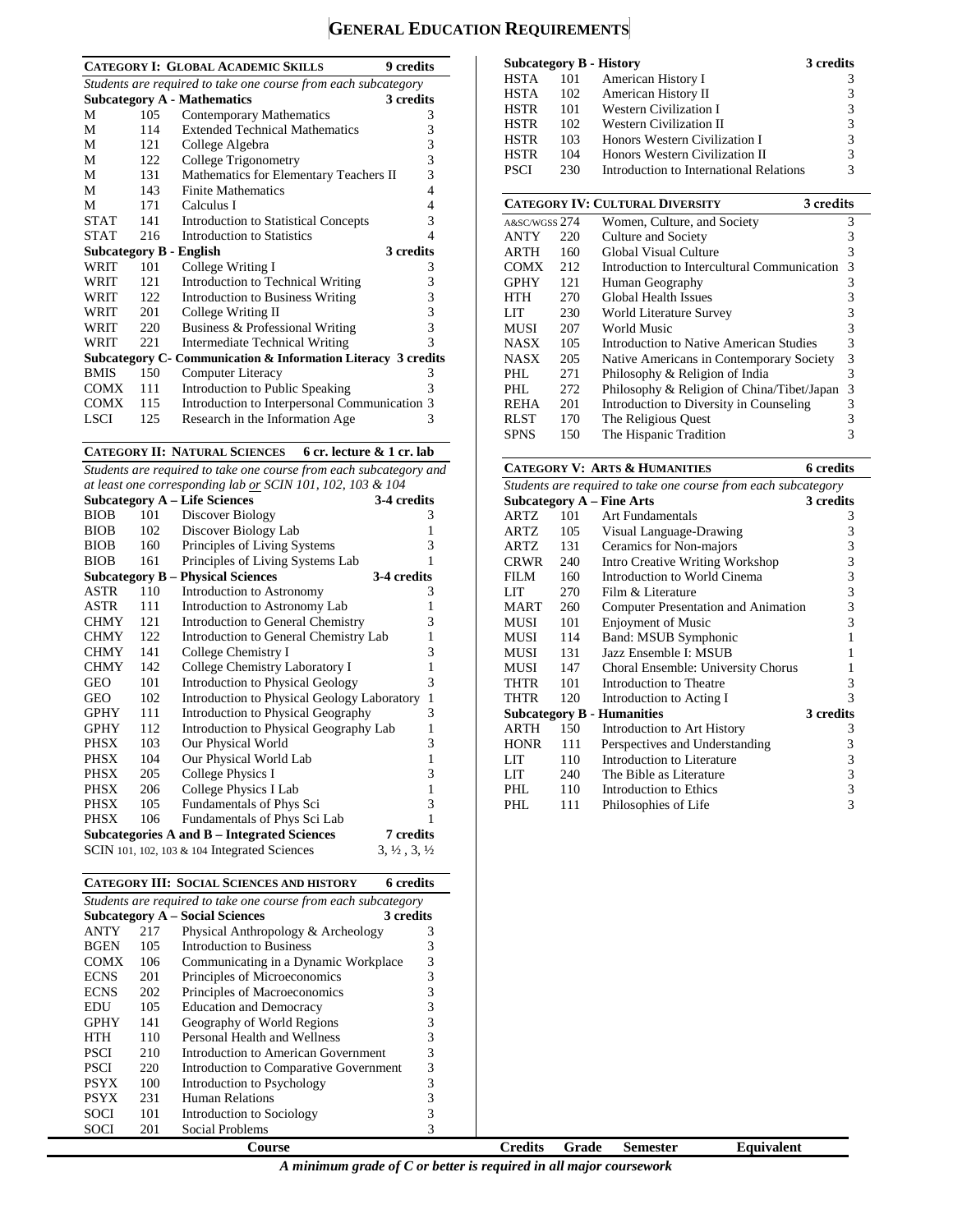| <b>Required Art Courses</b> |     |                                               |   |  |
|-----------------------------|-----|-----------------------------------------------|---|--|
| *ARTH                       | 150 | Introduction to Art History                   | 3 |  |
| <b>ARTH</b>                 | 352 | Visual Theory and Criticism                   | 3 |  |
| *ARTZ                       | 105 | Visual Language-Drawing                       | 3 |  |
| <b>ARTZ</b>                 | 106 | Visual Language- 2-D Foundations              | 3 |  |
| <b>ARTZ</b>                 | 108 | Visual Language- 3-D Foundations              | 3 |  |
| <b>ARTZ</b>                 | 209 | <b>Introduction to Professional Practices</b> |   |  |
| <b>ARTZ</b>                 | 409 | <b>Advanced Professional Practices</b>        |   |  |
| ARTZ                        | 499 | Senior Project/Capstone                       |   |  |

\* May satisfy General Education requirements. **18 credits**

# **Areas of Emphasis**

| Area One:<br><b>Area Two:</b><br><b>Area Three:</b><br>46<br><b>Area of Emphasis: Studio Art with a chosen Minor</b><br>8<br>4<br>4<br>4<br>4<br>4<br>4<br>4<br>4<br>3<br>$21 - 24$<br><b>Area of Emphasis: Art History with a chosen Minor</b><br>3<br>3<br>21<br>3<br>3<br>3<br>3<br>3<br>3<br>3<br>3 | Area of Emphasis: Studio Art (no minor required with this emphasis) |                |
|---------------------------------------------------------------------------------------------------------------------------------------------------------------------------------------------------------------------------------------------------------------------------------------------------------|---------------------------------------------------------------------|----------------|
|                                                                                                                                                                                                                                                                                                         |                                                                     | $\overline{4}$ |
|                                                                                                                                                                                                                                                                                                         |                                                                     |                |
|                                                                                                                                                                                                                                                                                                         |                                                                     | 12             |
|                                                                                                                                                                                                                                                                                                         |                                                                     |                |
|                                                                                                                                                                                                                                                                                                         |                                                                     | $\overline{4}$ |
|                                                                                                                                                                                                                                                                                                         |                                                                     | 4              |
|                                                                                                                                                                                                                                                                                                         |                                                                     | $\overline{4}$ |
|                                                                                                                                                                                                                                                                                                         |                                                                     |                |
|                                                                                                                                                                                                                                                                                                         |                                                                     |                |
|                                                                                                                                                                                                                                                                                                         |                                                                     | $\overline{4}$ |
|                                                                                                                                                                                                                                                                                                         |                                                                     | 4              |
|                                                                                                                                                                                                                                                                                                         |                                                                     |                |
|                                                                                                                                                                                                                                                                                                         |                                                                     |                |
|                                                                                                                                                                                                                                                                                                         |                                                                     | 4              |
|                                                                                                                                                                                                                                                                                                         |                                                                     | $\overline{4}$ |
|                                                                                                                                                                                                                                                                                                         |                                                                     |                |
|                                                                                                                                                                                                                                                                                                         |                                                                     | 3              |
|                                                                                                                                                                                                                                                                                                         |                                                                     | $\overline{3}$ |
|                                                                                                                                                                                                                                                                                                         |                                                                     | 24             |
|                                                                                                                                                                                                                                                                                                         |                                                                     |                |
|                                                                                                                                                                                                                                                                                                         |                                                                     |                |
|                                                                                                                                                                                                                                                                                                         |                                                                     |                |
|                                                                                                                                                                                                                                                                                                         |                                                                     |                |
|                                                                                                                                                                                                                                                                                                         |                                                                     |                |
|                                                                                                                                                                                                                                                                                                         |                                                                     |                |
|                                                                                                                                                                                                                                                                                                         |                                                                     |                |
|                                                                                                                                                                                                                                                                                                         |                                                                     |                |
|                                                                                                                                                                                                                                                                                                         |                                                                     |                |
|                                                                                                                                                                                                                                                                                                         |                                                                     |                |
|                                                                                                                                                                                                                                                                                                         |                                                                     |                |
|                                                                                                                                                                                                                                                                                                         |                                                                     |                |
|                                                                                                                                                                                                                                                                                                         |                                                                     |                |
|                                                                                                                                                                                                                                                                                                         |                                                                     |                |
|                                                                                                                                                                                                                                                                                                         |                                                                     |                |
|                                                                                                                                                                                                                                                                                                         |                                                                     | 16             |
|                                                                                                                                                                                                                                                                                                         |                                                                     |                |
|                                                                                                                                                                                                                                                                                                         |                                                                     | 27             |
|                                                                                                                                                                                                                                                                                                         |                                                                     |                |
|                                                                                                                                                                                                                                                                                                         |                                                                     |                |
|                                                                                                                                                                                                                                                                                                         |                                                                     |                |
|                                                                                                                                                                                                                                                                                                         |                                                                     |                |
|                                                                                                                                                                                                                                                                                                         |                                                                     |                |
|                                                                                                                                                                                                                                                                                                         |                                                                     |                |
|                                                                                                                                                                                                                                                                                                         |                                                                     |                |
|                                                                                                                                                                                                                                                                                                         |                                                                     |                |
|                                                                                                                                                                                                                                                                                                         |                                                                     |                |
|                                                                                                                                                                                                                                                                                                         |                                                                     |                |
|                                                                                                                                                                                                                                                                                                         |                                                                     |                |
|                                                                                                                                                                                                                                                                                                         |                                                                     |                |
|                                                                                                                                                                                                                                                                                                         |                                                                     |                |
|                                                                                                                                                                                                                                                                                                         |                                                                     |                |
|                                                                                                                                                                                                                                                                                                         |                                                                     |                |
|                                                                                                                                                                                                                                                                                                         |                                                                     |                |
| 3                                                                                                                                                                                                                                                                                                       |                                                                     |                |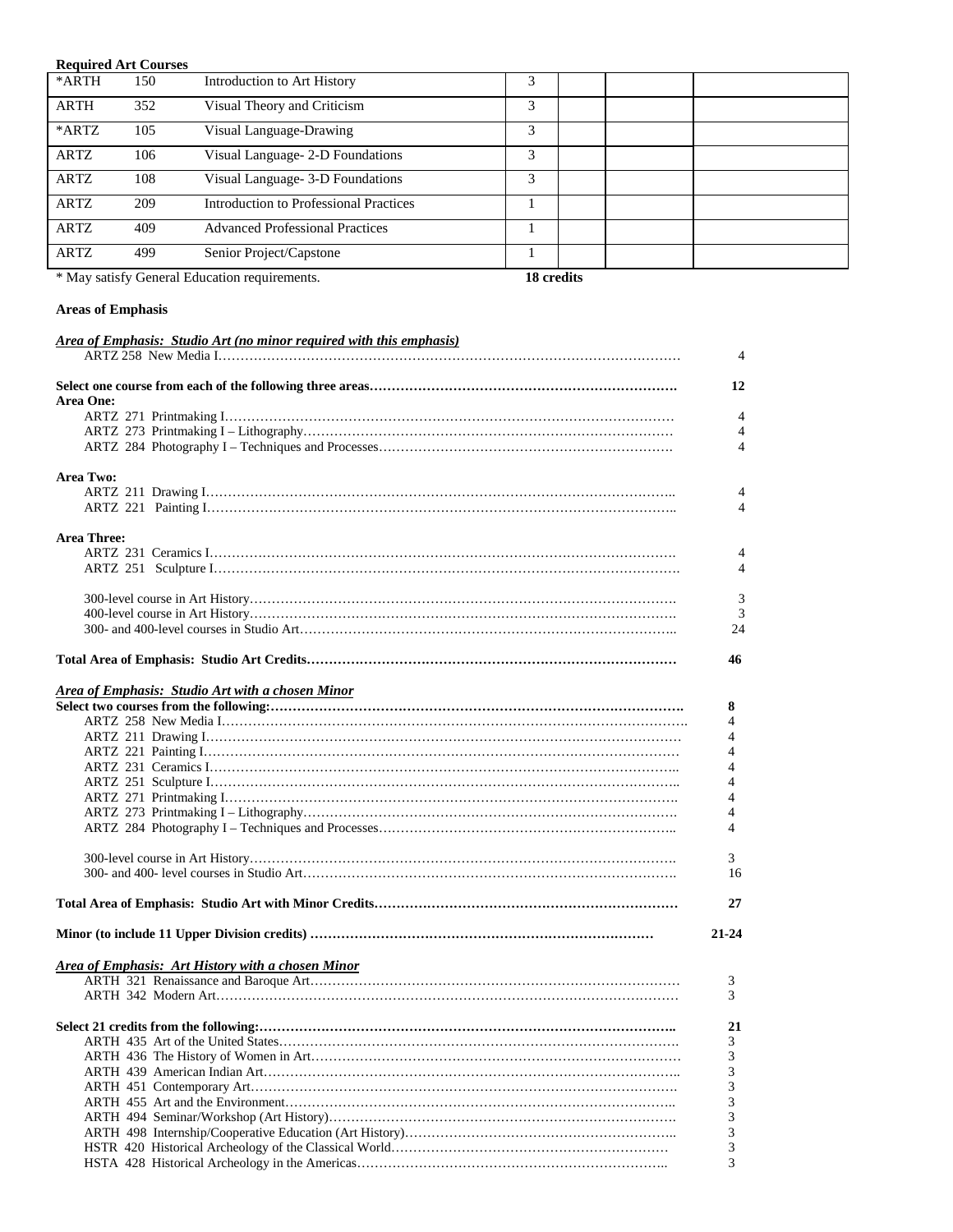|                                                                                     | 27             |
|-------------------------------------------------------------------------------------|----------------|
|                                                                                     | $21 - 24$      |
| Area of Emphasis: Studio Art and Art History (no minor required with this emphasis) |                |
| <b>Studio Art</b>                                                                   |                |
|                                                                                     | $\overline{4}$ |
|                                                                                     | 12             |
| Area One:                                                                           |                |
|                                                                                     | 4              |
|                                                                                     | 4              |
|                                                                                     | 4              |
| <b>Area Two:</b>                                                                    |                |
|                                                                                     | 4              |
|                                                                                     | 4              |
| <b>Area Three:</b>                                                                  |                |
|                                                                                     | 4              |
|                                                                                     | 4              |
|                                                                                     | 8              |
| <b>Art History</b>                                                                  |                |
|                                                                                     | 3              |
|                                                                                     | 3              |
|                                                                                     | 18             |
|                                                                                     | 3              |
|                                                                                     | 3              |
|                                                                                     | 3              |
|                                                                                     | 3              |
|                                                                                     | 3              |
|                                                                                     | 3              |
|                                                                                     | 3              |
|                                                                                     | 3              |
|                                                                                     | 3              |
|                                                                                     | 48             |
|                                                                                     | $3-9$          |

#### **Area of Emphasis**